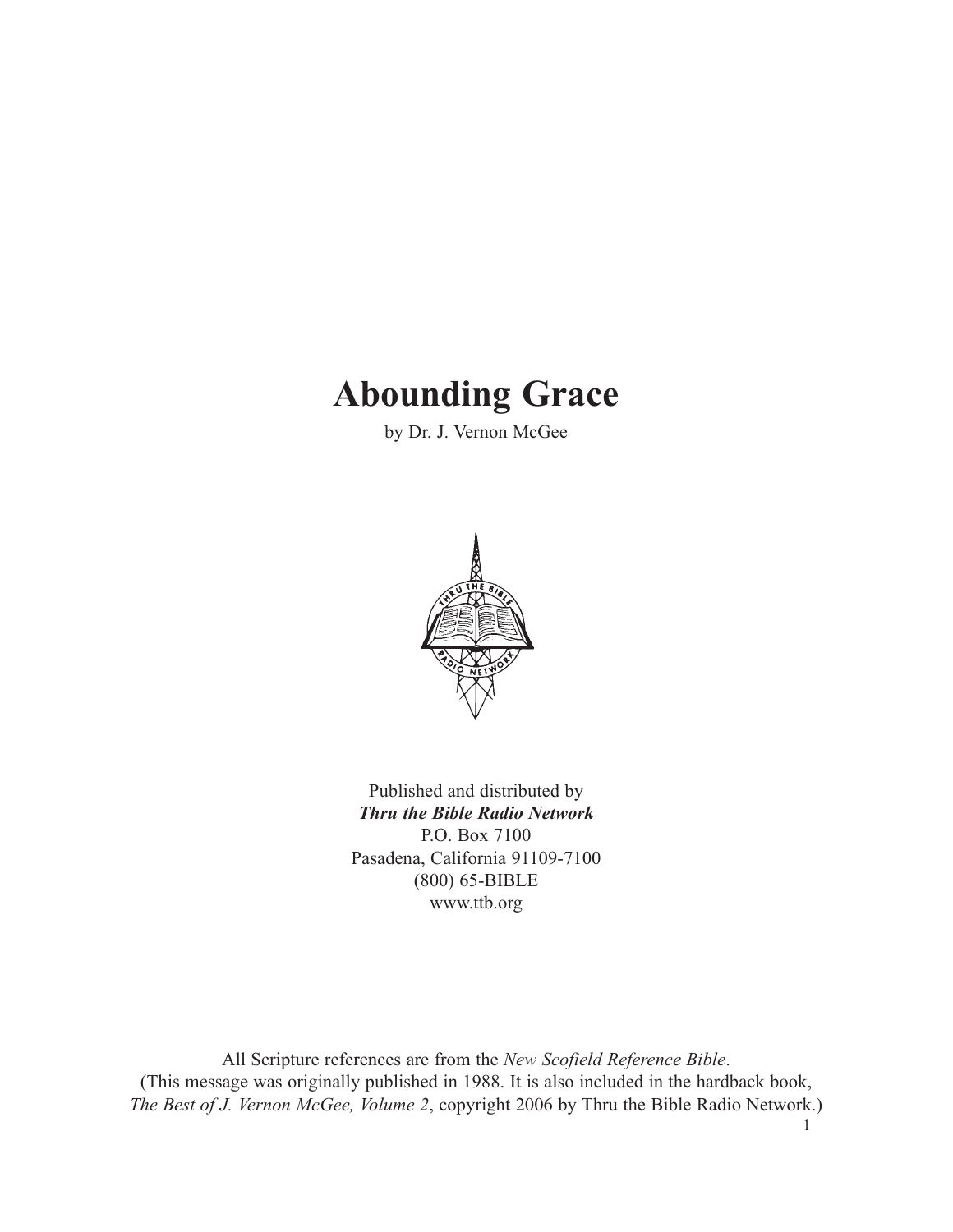At the outset, I want to make a very sharp distinction: This message is for Christians only, and that is O-N-L-Y. Why? Because it is on the topic of Christian giving, and God never did ask a non-Christian to give one dime to Him or to His cause. We misrepresent God when we make people believe that He will take a gift from just anyone; He will not. If you are not a Christian, I recommend that you do not give to God's work, because you may gain the impression that you can buy your way into heaven. Some folk think they'll be able to purchase a ticket to heaven that if they put up enough cash, somehow or other they will get God's acceptance. You cannot do that.

My friend, today the gate to heaven is marked, "Free Admission." It is the only entrance through which bankrupt sinners may enter, which means that in order to get to heaven every member of the human family must go through the entrance marked, "Free Admission." The prophet Isaiah said,

## *Ho, every one that thirsteth, come to the waters, and he that hath no money; come, buy and eat; yea, come, buy wine and milk without money and without price.* (Isaiah 55:1)

Salvation is a gift. If you gave so much as a red cent toward it, it would no longer be a gift, but you would be making a down payment on a purchase. Salvation is an outright gift of God. Your ticket to heaven has already been purchased by Another, the Lord Jesus Christ.

Those of us who have received God's greatest gift, however, find there are many things He wants to talk to us about. One of those things — and He makes no apology for it — is our relationship to the material things that He gives us and how they are to be used. We have here in the second Corinthian letter, chapters 8 and 9, the most extended and complete section on Christian giving in the entire Word of God. All that you and I need to know about giving to the work of the Lord is here.

First of all, we notice that there are no rules for Christian giving, none whatsoever. God does not give rules to those who are His own. However, He does give certain clear-cut principles. These great principles are to be put into practice in the life of the believer. I repeat: there are no rules for Christian giving. Paul was very clear about this, because the important word throughout this section of 2 Corinthians is the word "grace." It is the high word on the highway of Christian giving.

The word "grace" occurs seven times in chapter 8 and three times in chapter 9. It might be well to look briefly at these different passages in order to pick up the mechanics.

The first place "grace" occurs is in the first verse of chapter 8, for at the very beginning, Paul set the pace and moved to the level of flight that he then sustained all the way through the passage.

#### *Moreover, brethren, we make known to you the grace of God bestowed on the churches of Macedonia.* (2 Corinthians 8:1)

He spoke of "giving" as being a grace that was bestowed on the churches. You see, it had nothing in the world to do with rules. He put down none here, as we are going to see.

The second place in which the word "grace" occurs is verse 4. Unfortunately, the King James translation does not make it clear. Don't misunderstand me, the King James translation is unusu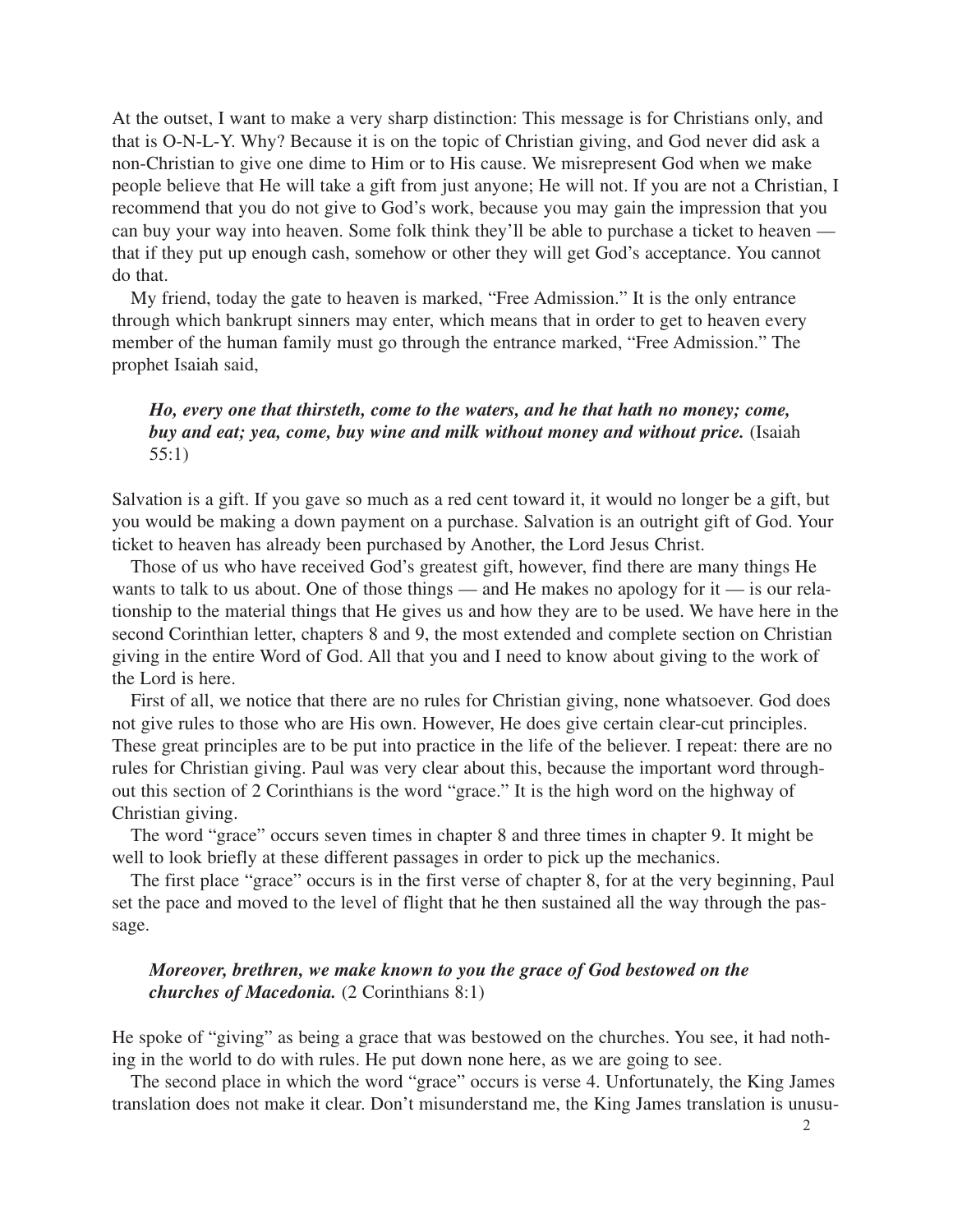ally good here, but the Greek word translated here as "gift" is actually the word for "grace."

*Beseeching us with much entreaty that we would receive the gift* [grace]*, and take upon us the fellowship of the ministering to the saints.* (2 Corinthians 8:4)

Paul, you see, was saying that the gift they had taken up was a grace. The third place it occurs is in verse 6:

*Insomuch that we besought Titus that, as he had begun, so he would also finish in you the same grace also.* (2 Corinthians 8:6)

Having given the Macedonians as an example, he said in effect, "I've sent Titus to you Corinthians so that this grace, which worked in the hearts of the Macedonians, might work in your hearts also."

Then we find in verse 7:

## *Therefore, as ye abound in every thing, in faith, and utterance, and knowledge, and in all diligence, and in your love to us, see that ye abound in this grace also.* (2 Corinthians 8:7)

Giving is a grace, Paul said, in which they should abound. It is not ordinary grace, but abounding grace.

Now we find this high word again in verse 9:

## *For ye know the grace of our Lord Jesus Christ, that, though he was rich, yet for your sakes he became poor, that ye through his poverty might be rich.* (2 Corinthians 8:9)

Then again in verse 16 — and here it is difficult to see because, when it was translated into English, the word "thanks" was used. You will find in several places that the English word "thanks" is really the Greek word for "grace."

*But thanks* [grace] *be to God, who put the same earnest care into the heart of Titus for you.* (2 Corinthians 8:16)

Now again in verse 19:

# *And not that only, but who was also chosen of the churches to travel with us with this grace, which is administered by us to the glory of the same Lord, and to show our ready mind.* (2 Corinthians 8:19)

The offering that Paul took was a grace. That is an interesting way to speak of an offering, is it not? We call it today the collection; some people like to call it the offering. Well, the Scriptures call it a grace. I have a notion that if we said in the Sunday morning service, "We're now going to receive the grace," many would think we were going to return thanks for some food that was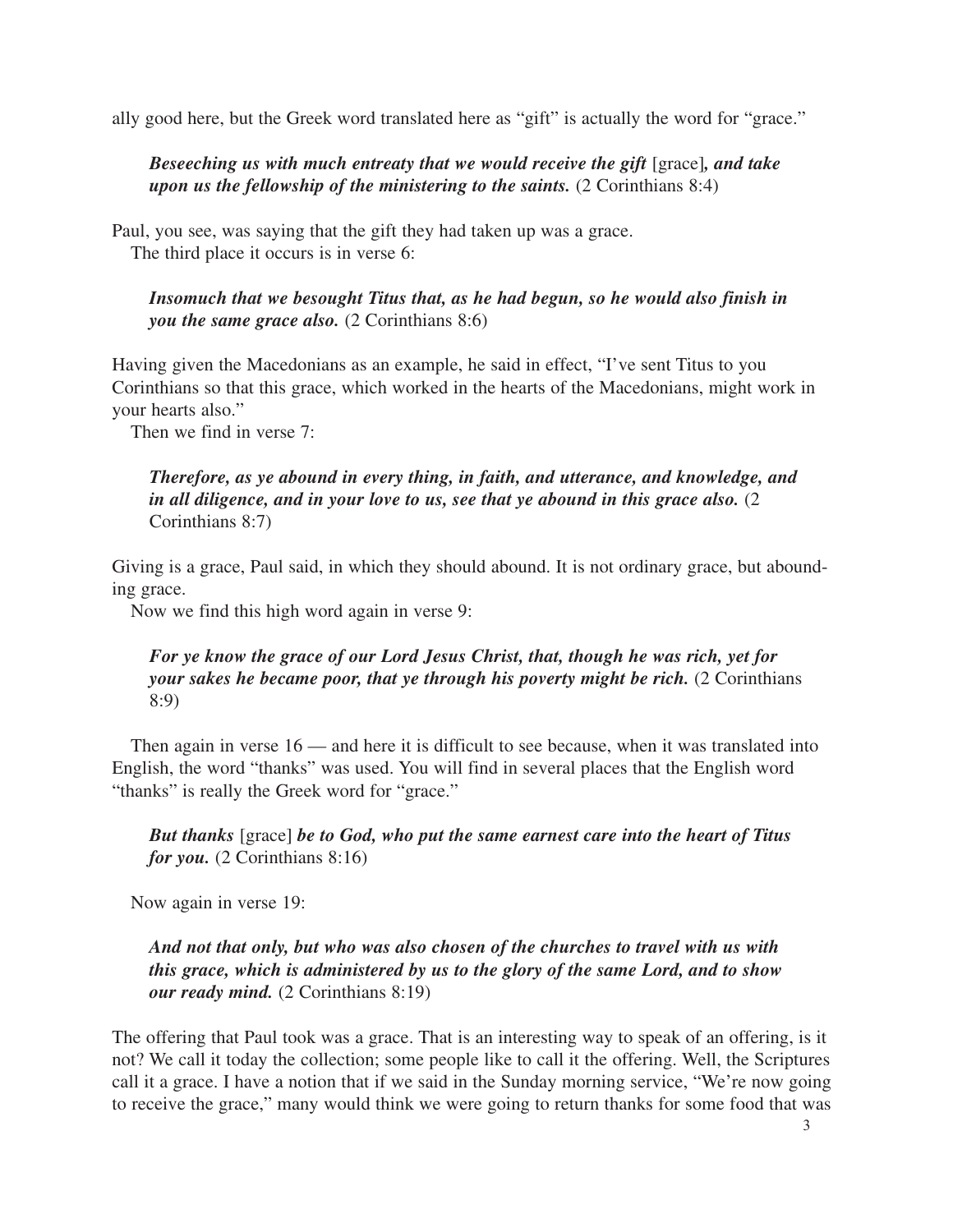to be served! We don't use that word for the collection, but it was Paul's word for it. Now in the next chapter, we find in verse 8:

#### *And God is able to make all grace abound toward you, that ye, always having all sufficiency in all things, may abound to every good work.* (2 Corinthians 9:8)

You see, Paul was not after only grace, but *abounding* grace. And then,

*And by their prayer for you, who long after you for the exceeding grace of God in you.* (2 Corinthians 9:14)

Then he closed this section, as he opened it, with the word "grace," translated again by our English word "thanks."

#### *Thanks* [grace] *be unto God for his unspeakable gift.* (2 Corinthians 9:15)

Now, what does the word "grace" really mean? Somebody is going to say, "I know what it means. *Grace* means the unmerited favor of God." If you say that, you are right. But although it is a true definition, it does not adequately describe this word. It misses its rich flavor and full meaning.

We need to take a closer look at this word for a moment. In the Greek language, "grace" is the word *charis*. "Charismatic" is an English word that has been derived from it. *Charis* is a high word. If you move it way back beyond the New Testament Greek (Koine Greek) and into classical Greek, you'll find that there it also had a very rich meaning. Early in the Greek civilization, *charis* spoke of that which was outward. That thought is carried over in English when we say of a certain person, "Isn't she graceful!" Gracefulness speaks of that which is outward. Some derivatives of the word are: beauty, loveliness, charm, kindness, goodwill, gratitude, delight, and pleasure. The Greeks in their mythology had three goddesses called "the Graces" who conferred everything that was good upon people. You see, "grace" is a word that speaks of everything that is good and fine and noble.

Now the Greeks were missionary-minded. Long before Christianity came to them, they wanted to impart their civilization, their culture, to other people so that they could enjoy it, too. For this reason, "grace" became a word that speaks of imparting something good and fine and wonderful to somebody else. When you do something wonderful for someone else, that's grace.

Then, when the time came for the Holy Spirit to select a language in which to write the gospel, the Greek language was chosen — God, of course, had created this vehicle. Greek was chosen for definite reasons. First, it was the universal language of the first century. By the time of Christ, Greek had disseminated throughout the world. It was the universal language to carry the universal gospel. Second, Greek is a peculiarly expressive language, having words like "grace" that are rich in meaning, and it can tell our God's tremendous message.

So the Holy Spirit took the word "grace" and gave it a new luster, a new glory, as it was adopted by the Christian writers of the New Testament. My friend, the grace of God is His passion to share all His goodness with others. He delights today in doing good. God wants to give of Himself to others — that is His grace. This very moment God wants to do for you the very best — that's His passion, His grace.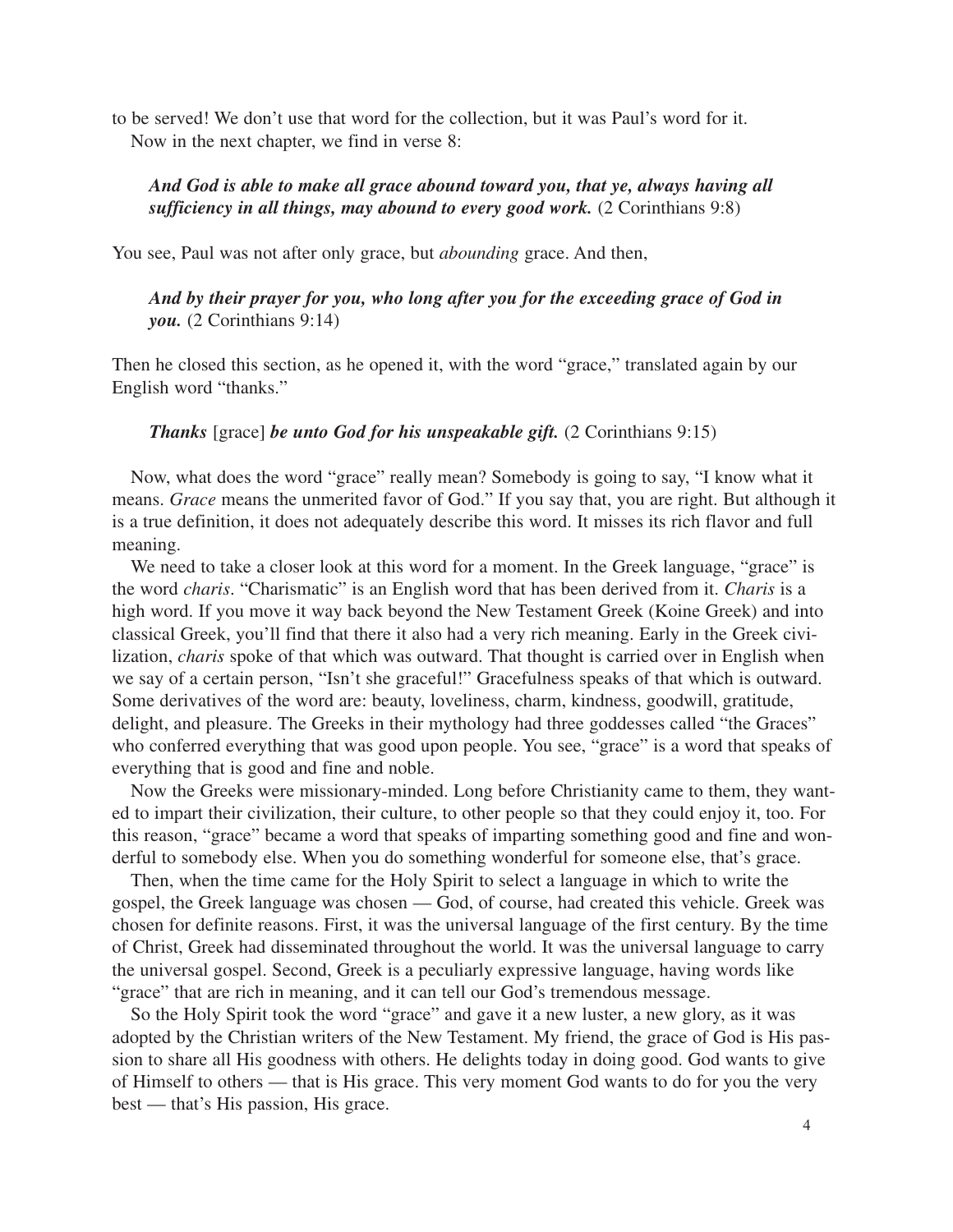The fact of the matter is, this is the reason He saved us.

# *For by grace are ye saved through faith; and that not of yourselves, it is the gift of God.* (Ephesians 2:8)

We emphasize that we are saved by grace, and that is true. The reason God saves us is not because you and I are lovely, it is not because of some good in us, nor is it because He is obligated. He is not! God wants to save us and does save us simply because He wants to. He delights in saving sinners. He takes joy in it. That is grace.

But there is more:

#### *That in the ages to come he might show the exceeding riches of his grace in his kindness toward us through Christ Jesus.* (Ephesians 2:7)

Some folk interpret this verse to mean that believers will be put in God's showcase so that throughout the eternal ages we will be on display to show His grace. I do not object to this interpretation at all, but if that is all you see there, I think you miss it, because what God really wants to do is save sinners. He just loves to save! He wants to give all that is good in Him, His best, His all, in order that He might bring sinners to heaven. But friend, that is not going to end it.

Heaven is not static. Throughout the endless ages of eternity, He will be bringing out something new to give us because of His grace. That is going to be one of the glories of heaven. I think that every day the Lord will come forth with something new. When I was a boy, I used to enjoy visiting a certain aunt. She had more gadgets in her house for little boys to play with than anybody I've ever seen. And she never would give all of them to me at once. I would get one on one day, and the next day it would be another, and the next day something else. Oh, say, a week really passed fast when I went there to visit! Now, friend, eternity will be necessary because God will be bringing out all the new and wonderful things He has planned for His own. Yes, we are there for display, to show His grace, but also, throughout the endless ages of eternity, He is going to continue to give of Himself. That is God, and that is grace!

In the early church, believers considered their own giving a grace. God gave so much to them that they in turn wanted to give. For them it was a passion, an overwhelming desire to share the things of God with others. We have rather lost that spirit, haven't we? We have made giving very perfunctory today. We take up an offering, we pass the collection plates, and that ends it. Where is the passion, the overwhelming desire to share what God has done for us? Let me hasten to add this: the first-century Christians never looked upon their giving as charity. Rather, it was simply to be like God in wanting to share what they had with others.

There are two things we need to look at in this passage of Scripture if we are to understand what Christian giving really is. First of all, we must look at the local situation that existed at that time in Corinth, because Christian giving has a wonderful background. Second, we need to see the principles that are derived from the local situation, because these principles are still in existence today. They were articulated into the life of the early church, and they need to be articulated into your life and my life.

One of the objectives of Paul's third missionary journey was not only to preach the gospel where others had not been, but it was to take up an offering for the poor saints in Jerusalem. We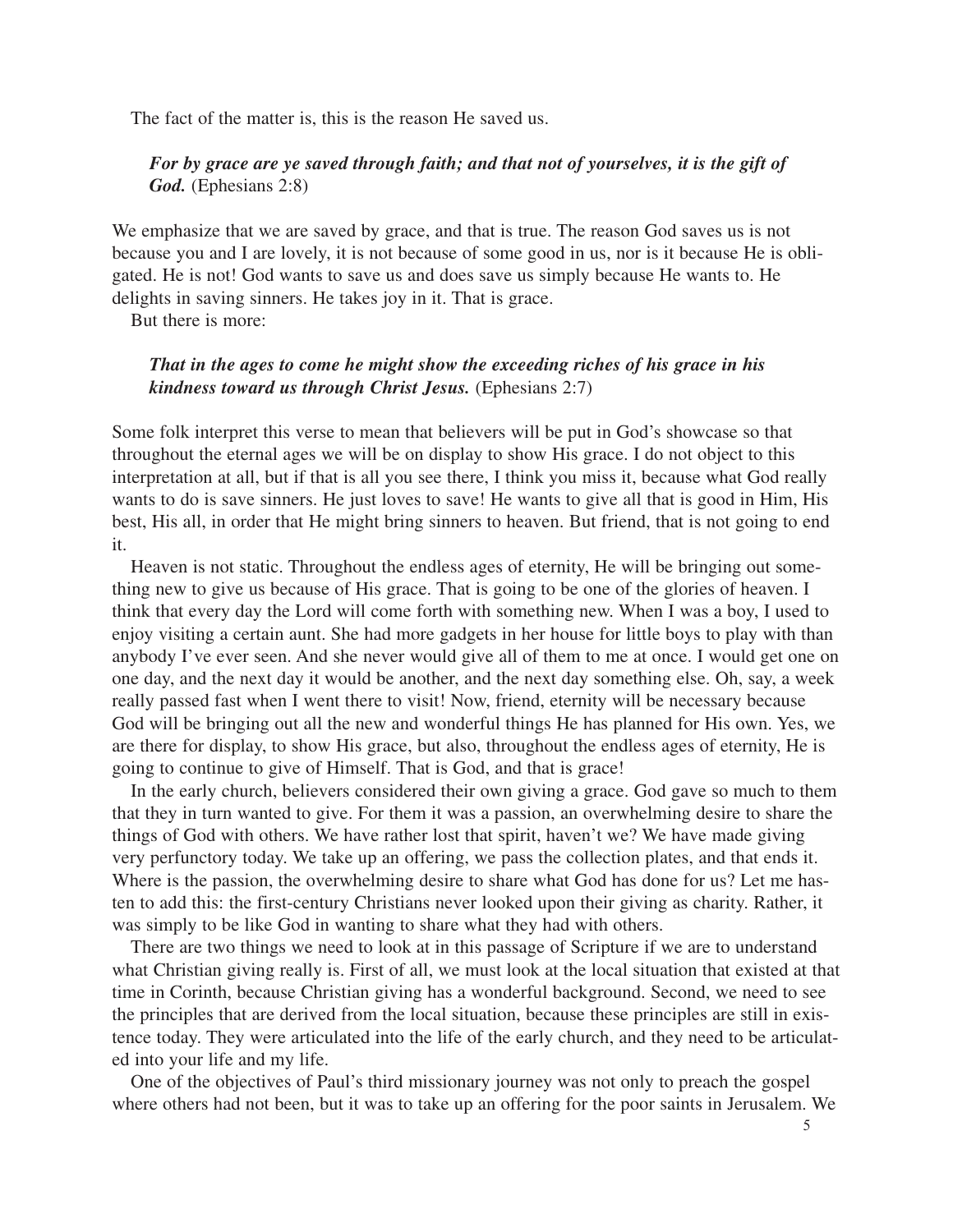will see in a few moments why this was such a passion of his heart and why he was actually willing to die for the accomplishment of it.

Jerusalem is where missions began. The first church started there, and the gospel began in Jerusalem on the Day of Pentecost. Our Lord said to His apostles that they would "be endued with power from on high" (Luke 24:49). He also told them, "Ye shall receive power, after the Holy Spirit is come upon you; and ye shall be witnesses unto me both in Jerusalem, and in all Judaea, and in Samaria, and unto the uttermost part of the earth" (Acts 1:8). However, these apostles were not as missionary-minded as we might think they were. They locked their arms around their beloved city and did not intend to leave. So God sent persecution. In fact, it was persecution that drove them from the city, scattering them and sending them down the highways of Judea. They would still be in Jerusalem if persecution had not broken out.

Now, this persecution was a horrible thing. Many, beginning with Stephen, were martyred. Christians gave their lives, lost their jobs, and their possessions were confiscated. As a result, the church in Jerusalem was so weakened that it actually became poverty-stricken. Paul, on his third missionary journey, collected an offering for these poor saints. This is about the most revolutionary thing you can hear of. Imagine going to the mission churches and taking up an offering for the home church! If you want to know how revolutionary it is, suppose that your church started receiving gifts from all the places where you have missionaries. Suppose gifts started coming in from Africa, South America, Central America, and the islands of the seas. That would be a sudden turn of events! But the Christians in Jerusalem were in dire straits because of the persecution, and Paul took up an offering for them. This is the background of Paul's instructions to the Corinthians regarding their gift.

Paul had not been to Corinth on his third missionary journey but had sent ahead Titus, instructing him to prepare the way of the collecting of this offering. From Paul's first letter to the Corinthians, we gather that the offering was to be taken before Paul even arrived on the grounds. Paul found that he was not able to come when he said he would, but would be coming along later, and he wrote chapters 8 and 9 of the second Corinthian letter to give these people instructions relative to Christian giving.

Now, my beloved, the color of the local situation has been dissipated. You could not find it in Corinth today. It has long since disappeared. But the principles abide, and they are as sharp and fresh as they were in the first century.

Notice some of these principles that Paul gave. Citing the Macedonians as an example in Christian giving, Paul provided the *motive*, the *meaning*, and the *method* of Christian giving.

#### **Motive and Meaning of Christian Giving**

The motive for their giving is revealed here:

#### *And this they did, not as we hoped, but first gave themselves to the Lord, and unto us by the will of God*. (2 Corinthians 8:5)

A dedication, or what we might call a consecration service, ought to accompany the offering: "Lord, I come bringing my heart and my hands as well as my gift unto Thee." Because, honestly, He is not interested in your gift until He has your heart and your hand.

This is not all. There is danger of our saying, "Well, He means for us to give ourselves and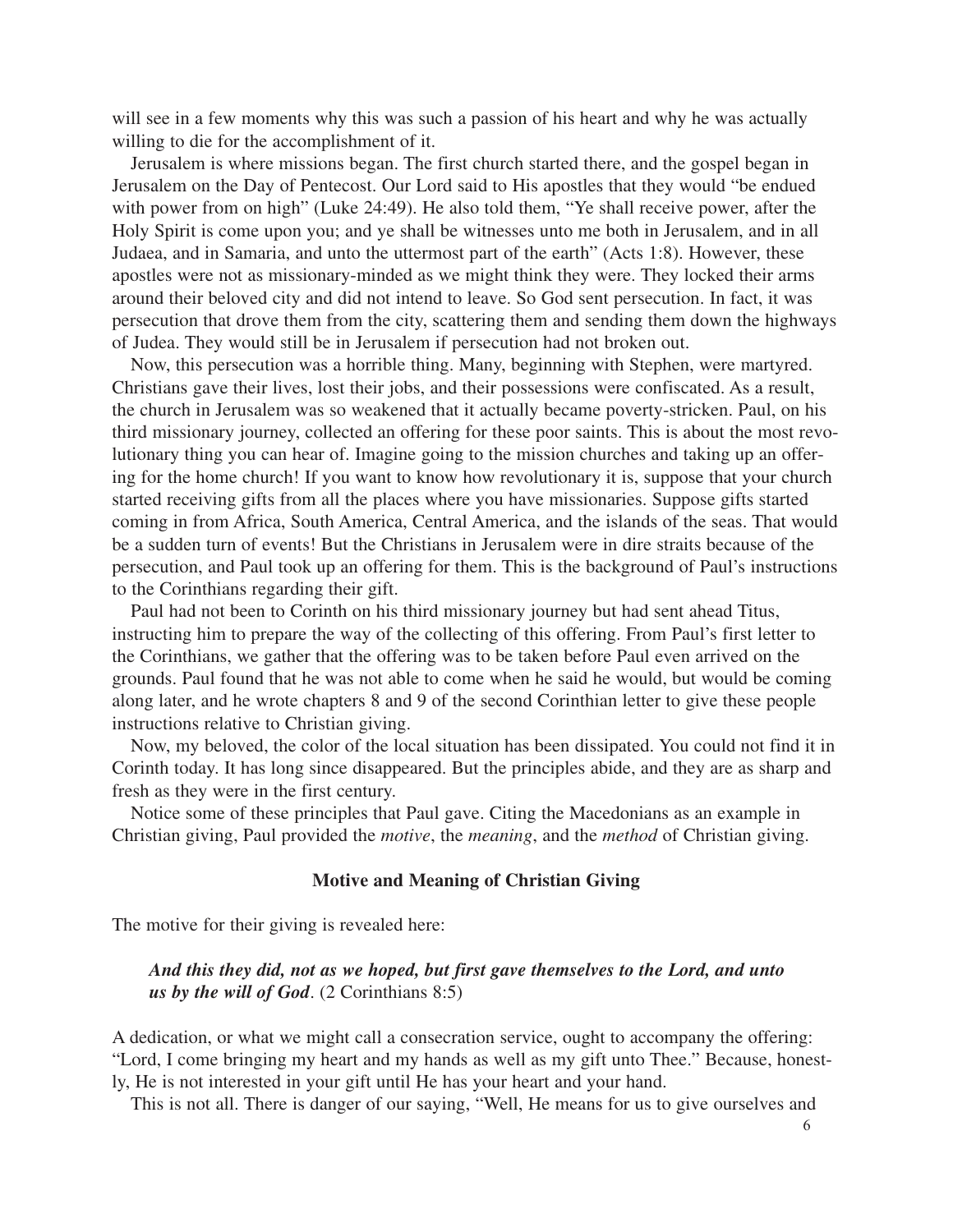then our substance." That is not what Paul said. Notice that he said, "And this they did, not as we hoped, but first gave themselves to the Lord, and unto us by the will of God." That is, they not only gave themselves to the Lord, but they gave themselves also to the work of the ministry. This is very practical. Paul was careful in this section to make this clear — "I want you to prove your love. I want you to demonstrate that you are sincere." He wanted them to prove the sincerity of their love.

My friend, you cannot prove your love to God unless you get attached to some of His work down here. They first gave themselves to the Lord. *Then*, Paul said, they "gave themselves…unto us" — that is, to the work of the ministry. Give yourself to Him, and *then* give yourself to whatever the work is. This is the reason we are never to give grudgingly. This is the reason we are to give always with great joy — hilariously! Why? Because we are giving ourselves to something we believe in with all our hearts. We need to be sold out to the ministry to which we give.

In Paul's first letter to the Corinthians, he had just concluded that wonderful fifteenth chapter on the resurrection when he said, "Now concerning the collection…" (1 Corinthians 16:1). Imagine starting the sixteenth chapter like that! Here he had them up on a very high plane, talking about Christ's resurrection and the promise of the believers' resurrection, concluding with Jesus' return when believers will be changed "in a moment, in the twinkling of an eye" (1 Corinthians 15:52). I am sure the saints said, "Brother Paul, keep on talking — we love this kind of truth." But when Paul said, "Now concerning the collection…" they probably cried out, "Oh, Brother Paul, tell us about heaven's golden streets!" But Paul wanted them to share the gold in their pockets. He knew that the golden streets would not mean very much to them unless they were doing something for God on the streets down here.

We see the same reaction in the average Christian today. "We don't want to hear about these mundane things. After all, money matters are not spiritual. We are interested in spiritual things." My friend, there is nothing as spiritual as an offering. Your gift tells the sincerity of your love. It tells whether your life really belongs to God or not. Therefore, Paul said,

#### *Every man according as he purposeth in his heart, so let him give, not grudgingly, or of necessity; for God loveth a cheerful giver.* (2 Corinthians 9:7)

My, it is hard for some folk to be cheerful and give at the same time, isn't it? "Oh, my," they say, "I'll have to give something — gotta make an impression." Oh, my brother, please don't give like that! Give because you are enthusiastic about sharing the good news.

Now, I want you to see how this worked out in shoe leather. Paul said,

#### *Beseeching us with much entreaty that we would receive the gift, and take upon us the fellowship of the ministering to the saints.* (2 Corinthians 8:4)

Here is his word "fellowship" again (the Greek *koinonia*), which Paul used to speak of practically everything a believer can share. When Paul was ready to read the Bible to them, he opened the Scriptures and said, "We are now going to bow our heads and have the *koinonia*," and they prayed together. Anything believers could share together was a *koinonia*, a fellowship. Then Paul said again, "Now we're going to have the *koinonia*." That was the third time he'd said it in one service, and I imagine the ushers looked at one another and whispered, "What's he talking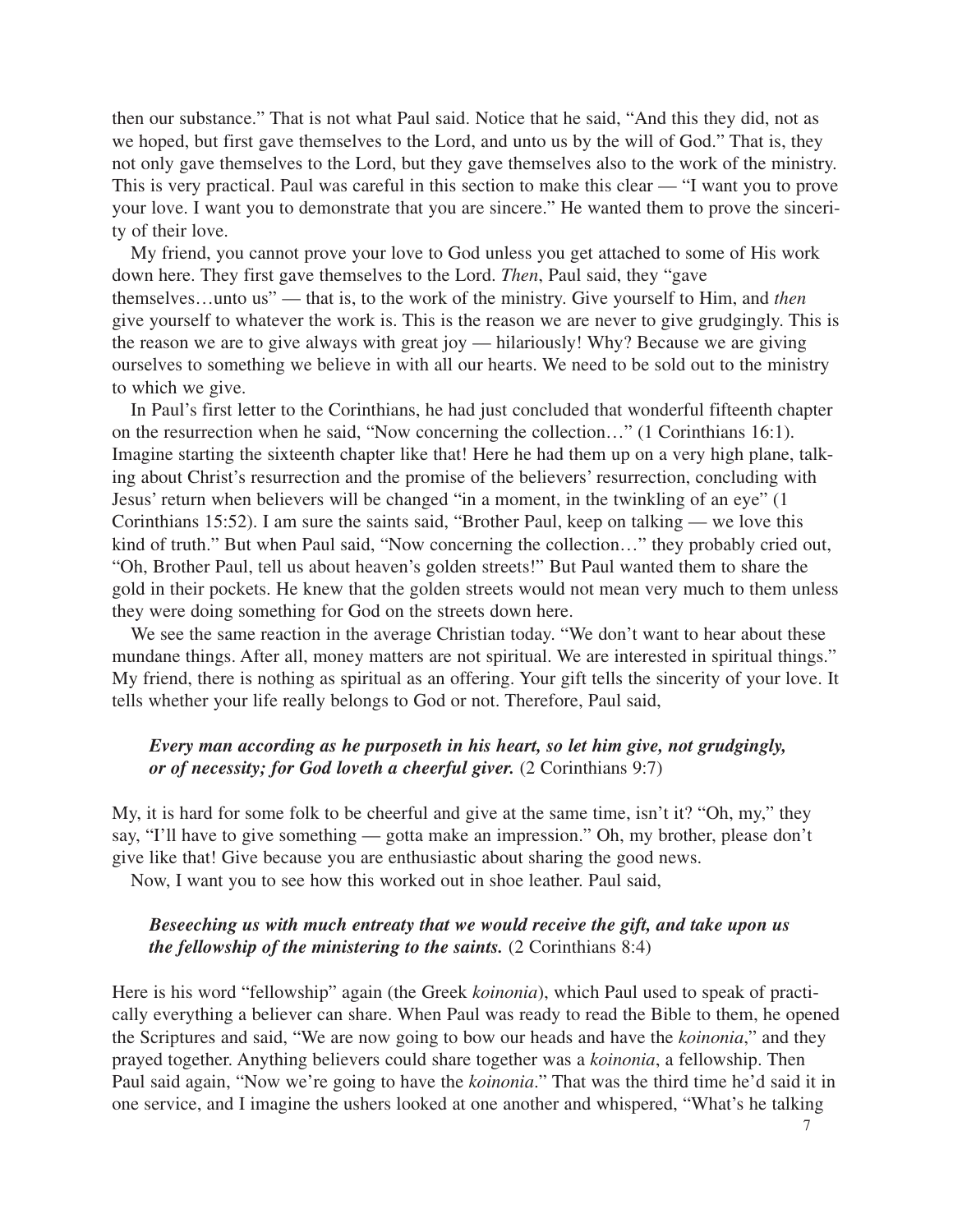about now? Do you think he means the Lord's Supper, are we going to pray, or do you think he means the offering?" He could have meant any one of them. Paul probably had to coin another word for the Lord's Supper because the churches were never sure just what he was talking about, since the word *koinonia* meant anything believers shared together.

Now the churches way over in Greece, where the Corinthian church was located, owed the Jerusalem church everything that was spiritual. The fact of the matter is that they owed these believers their very existence. It was the Jerusalem church that had suffered and been persecuted to such an extent that many, including the apostles, were scattered throughout the Roman Empire — and carried with them the gospel.

Now Paul taught these Corinthians that the time had come for them to share, to have fellowship with the Jerusalem church in material things. Listen to him:

# *But by an equality, that now at this time your abundance may be a supply for their want, that their abundance also may be a supply for your want, that there may be equality.* (2 Corinthians 8:14)

In other words, "The Jerusalem church has shared with you of spiritual things, now I want you to share with them of material things, that there might be an equality here. You ought not to be continually receiving something without sharing that which you received."

This is exactly what he meant when he wrote to the Galatians:

#### Let him that is taught in the word share with [communicate unto] him that teacheth *in all good things.* (Galatians 6:6)

That word "communicate" means "to share with." The believers were to share with each other. When you have received something spiritual, the Word of God instructs you to share material things, that there might be fellowship.

This was one of the most lovely things Paul ever did in his life. As he went about preparing to take this offering for the church in Jerusalem, believe me, he was very diligent in collecting the gifts, and he was determined to take them to Jerusalem himself. Do you know why? Because he had wasted the church in Jerusalem. He said:

## *For ye have heard of my manner of life in time past in the Jews' religion, how that beyond measure I persecuted the church of God, and wasted it.* (Galatians 1:13)

Paul was partially responsible for the suffering of the believers there. He had persecuted them; he had hated them because he hated Jesus Christ. But now that Paul had been saved, he said, "With my own hand, I am going to take this offering and give it to the Jerusalem church." Isn't that a lovely thing? All along the way, the believers attempted to stop him from venturing into Jerusalem, but Paul said, "What mean ye to weep and to break mine heart? For I am ready, not to be bound only but also to die at Jerusalem for the name of the Lord Jesus" (Acts 21:13). In effect, he said, "That's all right, I'm ready to die for Christ. After all, I persecuted the church, and with these hands I'm going to take them this gift." He was a man dedicated to God.

That is what it means to be sold out to God. You don't prove by your lips that you love, you prove it by your actions. A wife does not prove in the parlor that she loves her husband; she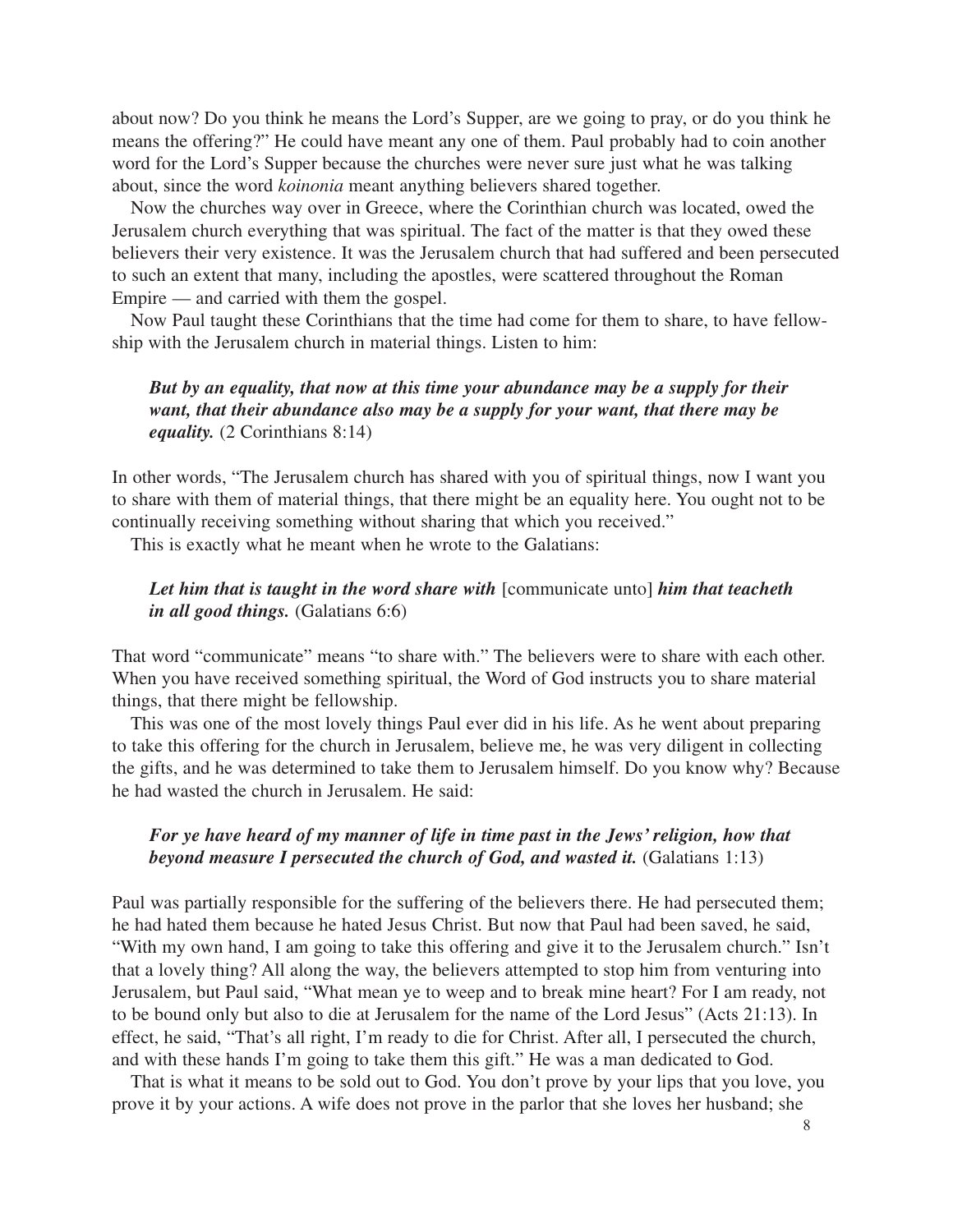proves it in the kitchen. His favorite apple pie is the evidence. You don't prove your love to Christ by saying it; you prove it by what you do. "I'm taking this offering to Jerusalem with my own hands," Paul said, "and I'm willing to die to do it." So through danger and the threat of death, this man went to Jerusalem to demonstrate his love.

There is something more here, another factor that has to do with both motive and method:

#### *But thanks be to God, who put the same earnest care into the heart of Titus for you.* (2 Corinthians 8:16)

Paul sent Titus to get their offering, but it was already a grace in his heart. Titus wanted as much as Paul did to take up an offering for the poor saints in Jerusalem.

*And we have sent him the brother, whose praise is in the gospel throughout all the churches; and not that only, but who was also chosen of the churches to travel with us with this grace, which is administered by us to the glory of the same Lord, and to show our ready mind.* (2 Corinthians 8:18, 19)

You see, Titus and his companion had this grace in their hearts. The giving was to be for the glory of God.

Paul said that the primary reason he was taking that offering was for the glory of God. When our offering is not given for the glory of God, there is no other motive entering into it that could please Him.

*Avoiding this, that no man should blame us in this abundance which is administered by us.* (2 Corinthians 8:20)

In other words, "We are going to be honest in the use of the money we collect from you and in the way we handle it."

# *Providing for honest things, not only in the sight of the Lord but also in the sight of men.* (2 Corinthians 8:21)

He said something here that we don't want to miss: "Providing for honest things…in the sight of men." This is the business aspect of church finances. I did not know, until I read a statement by Dr. G. Campbell Morgan, that General William Booth, the founder of the Salvation Army, was ever charged with dishonesty. He was. But that man was a real Bible student, and he had been very careful to heed this admonition. In handling the finances of his organization, he had faithfully rendered a financial statement. It was not long until all the charges of dishonesty were answered, because he was providing "honest things" in the sight of all men. Part of doing things for God is to be honest, not only in the sight of God, but also in the sight of men for the glory of God.

#### **The Method of Christian Giving**

*For if there be first a willing mind, it is accepted according to that which a man*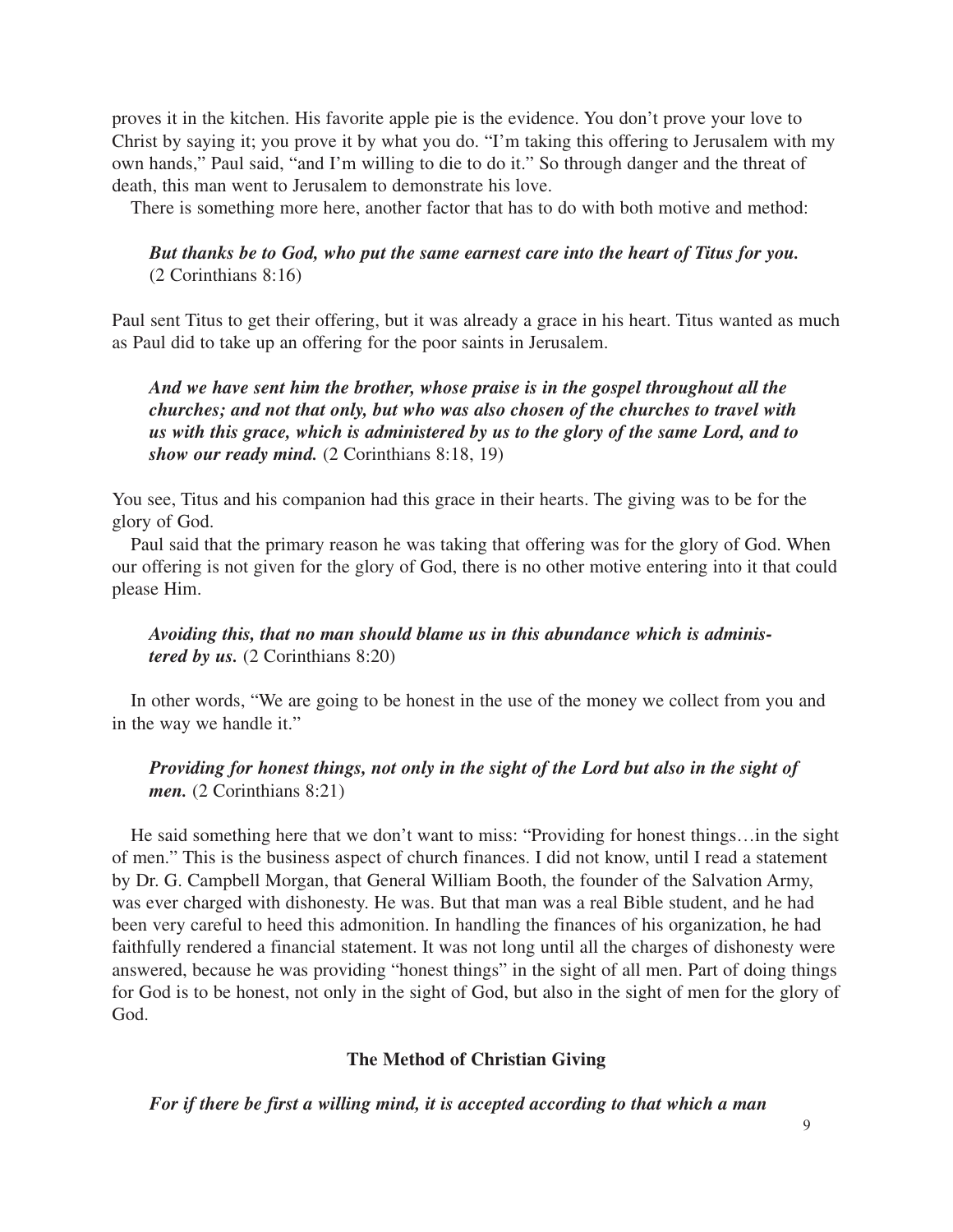#### *hath, and not according to that which he hath not.* (2 Corinthians 8:12)

Christian giving is not mechanical. Hear me now very carefully. I do not believe that any believer today is under the Old Testament tithe. We are not under the percentage basis at all. Giving is not mechanical. Nowhere in the New Testament does God specify that the believer is to give a tenth of his income. But wait a moment — for some people it may be a tenth, but I honestly believe that for others it ought to be more.

During the Depression, I was pastor of a church in Texas. In this town, the only people who actually were able to give during the Depression were the doctors and the man who owned the Coca Cola plant. That gentleman was a personal friend of mine, and we used to hunt and fish together. He had a big ranch down on the river, and one day while he and I were fishing down there, he said to me, "Preacher, why don't you preach on the tithe?" I passed it off because I didn't think he was serious. But every time we'd go fishing or hunting, he would say to me, "Why don't you preach on the tithe?" Finally, one day I said, "I'm going to tell you why." You see, he was giving more than anyone in the church. He was giving over \$2,000, and I take it that was pretty close to his tithe — and in the days of the Depression, \$20,000 a year, as you may remember, was a lot of money. So I said to him, "Look, I do not think we are under the tithe today. Paul said that as a man is able, so let him give. If he has it, then let him give. If he does not, he's not able to give. There are some people here in this town who get only about \$1000 a year now, and they're living on it. I personally believe that God does not ask those families to give a tenth. I don't really think they should. But the man who is making over \$20,000 a year ought not to give only a tenth, he ought to be giving half." He never did ask me to preach on the tithe after that. He dropped the subject.

My friend, today giving is in proportion to the way God has prospered you and blessed you. There are some who ought to give a great deal more than the tenth; there are others who perhaps should not give that much.

#### *Upon the first day of the week let every one of you lay by him in store, as God hath prospered him, that there be no gatherings when I come*. (1 Corinthians 16:2)

These instructions are clear — we are to give *as God has prospered us.*

Paul was not appealing to the Corinthians to give. If you read that into this passage, I think you've missed it. He knew that they would give.

## *Therefore, as ye abound in every thing, in faith, and utterance, and knowledge, and in all diligence, and in your love to us, see that ye abound in this grace also.* (2 Corinthians 8:7)

The thing Paul was interested in was that they gave scripturally — not just because it's an offering. In effect, he said, "I don't want you to give because I come and tell you a sad story. I want you to give because the grace of God is working in your hearts, the same grace that saved you."

*For ye know the grace of our Lord Jesus Christ, that, though he was rich, yet for your sakes he became poor, that ye through his poverty might be rich.* (2 Corinthians 8:9)